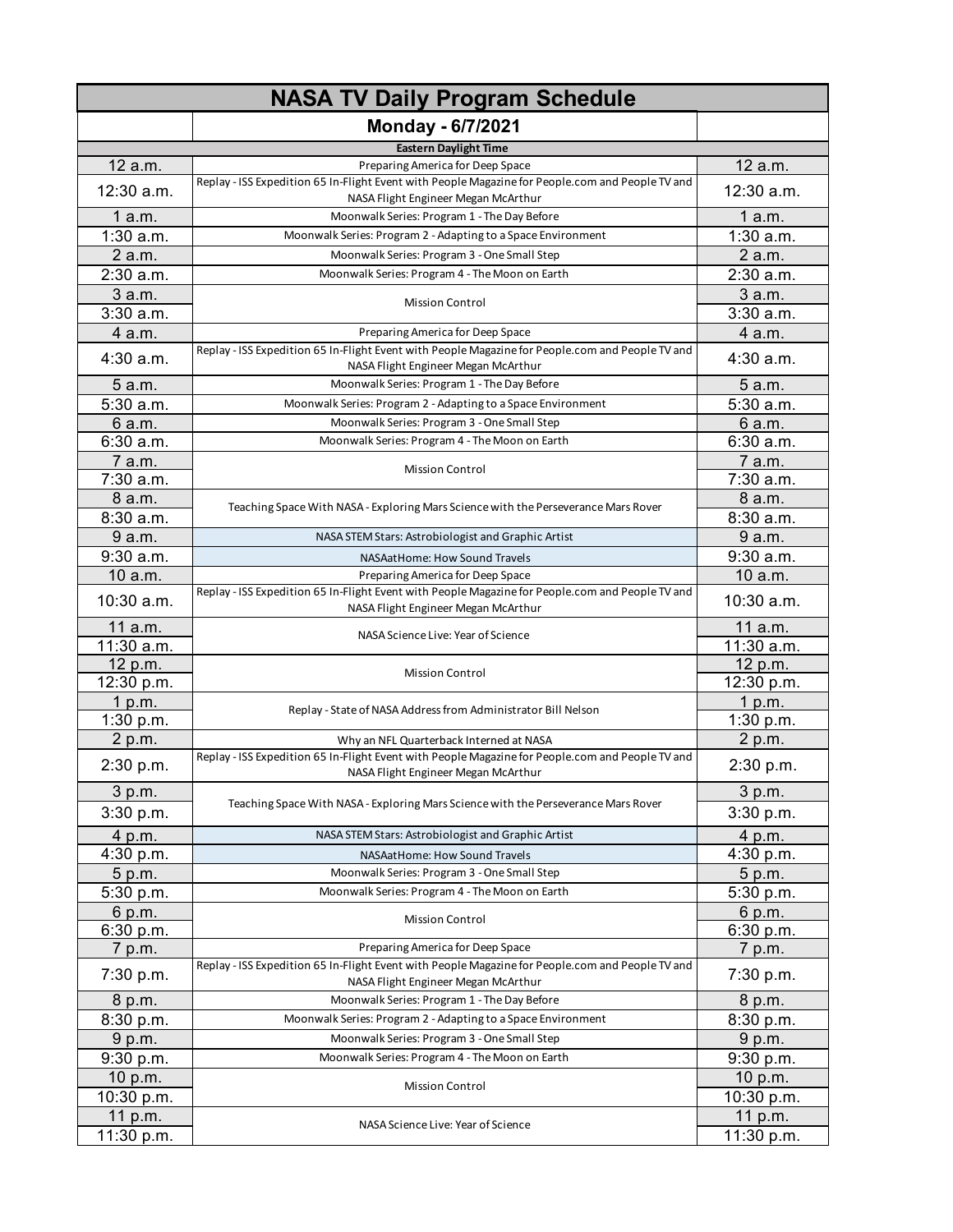| <b>NASA TV Daily Program Schedule</b> |                                                                                                                                         |             |
|---------------------------------------|-----------------------------------------------------------------------------------------------------------------------------------------|-------------|
|                                       | Tuesday - 6/8/2021                                                                                                                      |             |
|                                       | <b>Eastern Daylight Time</b>                                                                                                            |             |
| 12 a.m.                               | Twenty-Five Years of Progress. Part 1: Birth of NASA                                                                                    | 12 a.m.     |
| 12:30 a.m.                            | Twenty-Five Years of Progress. Part 2: The Moon - A Goal                                                                                | 12:30 a.m.  |
| 1a.m.                                 | <b>EVA Lessons Learned</b>                                                                                                              | 1a.m.       |
| $1:30$ a.m.                           | B-Line to Space: The Scientific Balloon Story                                                                                           | $1:30$ a.m. |
| 2 a.m.                                | STS-117 Mission Highlights                                                                                                              | 2 a.m.      |
| $2:30$ a.m.                           | Preparing America for Deep Space                                                                                                        | 2:30 a.m.   |
| 3 a.m.                                | KORUS-AQ                                                                                                                                | 3 a.m.      |
| $3:30$ a.m.                           | <b>NASA EDGE</b>                                                                                                                        | $3:30$ a.m. |
| 4 a.m.                                | Twenty-Five Years of Progress. Part 1: Birth of NASA                                                                                    | 4 a.m.      |
| 4:30 a.m.                             | Twenty-Five Years of Progress. Part 2: The Moon - A Goal                                                                                | 4:30 a.m.   |
| 5 a.m.                                | <b>EVA Lessons Learned</b>                                                                                                              | 5 a.m.      |
| 5:30 a.m.                             | B-Line to Space: The Scientific Balloon Story                                                                                           | 5:30 a.m.   |
| 6 a.m.                                | STS-117 Mission Highlights                                                                                                              | 6 a.m.      |
| 6:30 a.m.                             | Preparing America for Deep Space                                                                                                        | 6:30 a.m.   |
| 7 a.m.                                | KORUS-AQ                                                                                                                                | 7 a.m.      |
| 7:30 a.m.                             | <b>NASA EDGE</b>                                                                                                                        | 7:30 a.m.   |
|                                       |                                                                                                                                         |             |
| 8 a.m.                                | Teaching Space With NASA - What's Next for Mars Exploration                                                                             | 8 a.m.      |
| 8:30a.m.                              |                                                                                                                                         | 8:30 a.m.   |
| 9 a.m.                                | Deployable Composite Boom Technology Advances In Space Construction                                                                     | 9 a.m.      |
| 9:30 a.m.                             | NASA at Home - To the Moon and Beyond                                                                                                   | 9:30 a.m.   |
| 10 a.m.                               | Twenty-Five Years of Progress. Part 1: Birth of NASA                                                                                    | 10 a.m.     |
| 10:30 a.m.                            | Twenty-Five Years of Progress. Part 2: The Moon - A Goal                                                                                | 10:30 a.m.  |
| 11 a.m.                               | <b>EVA Lessons Learned</b>                                                                                                              | 11 a.m.     |
| 11:30 a.m.                            | B-Line to Space: The Scientific Balloon Story                                                                                           | 11:30 a.m.  |
| 12 p.m.                               | STS-117 Mission Highlights                                                                                                              | 12 p.m.     |
| 12:30 p.m.                            | Preparing America for Deep Space                                                                                                        | 12:30 p.m.  |
| 1 p.m.                                | Replay - State of NASA Address from Administrator Bill Nelson                                                                           | 1 p.m.      |
| 1:30 p.m.                             |                                                                                                                                         | 1:30 p.m.   |
| 2 p.m.                                | Twenty-Five Years of Progress. Part 1: Birth of NASA                                                                                    | 2 p.m.      |
| 2:30 p.m.                             | Twenty-Five Years of Progress. Part 2: The Moon - A Goal                                                                                | 2:30 p.m.   |
| 3 p.m.                                | Teaching Space With NASA - What's Next for Mars Exploration                                                                             | 3 p.m.      |
| 3:30 p.m.                             |                                                                                                                                         | 3:30 p.m.   |
| 4 p.m.                                | NASA STEM Stars: Small Aircraft Pilot - Advanced Air Mobility                                                                           | 4 p.m.      |
| 4:30 p.m.                             | NASA at Home - To the Moon and Beyond                                                                                                   | 4:30 p.m.   |
| 5 p.m.                                | STS-117 Mission Highlights                                                                                                              | 5 p.m.      |
| 5:30 p.m.                             | Preparing America for Deep Space                                                                                                        | 5:30 p.m.   |
| 6 p.m.                                | Replay - ISS Expedition 65 In-Flight Event with People Magazine for People.com and People TV and<br>NASA Flight Engineer Megan McArthur | 6 p.m.      |
| 6:30 p.m.                             | KORUS-AQ                                                                                                                                | 6:30 p.m.   |
| 7 p.m.                                | Twenty-Five Years of Progress. Part 1: Birth of NASA                                                                                    | 7 p.m.      |
| 7:30 p.m.                             | Twenty-Five Years of Progress. Part 2: The Moon - A Goal                                                                                | 7:30 p.m.   |
| 8 p.m.                                | <b>EVA Lessons Learned</b>                                                                                                              | 8 p.m.      |
| 8:30 p.m.                             | B-Line to Space: The Scientific Balloon Story                                                                                           | 8:30 p.m.   |
| 9 p.m.                                | STS-117 Mission Highlights                                                                                                              | 9 p.m.      |
| 9:30 p.m.                             | Preparing America for Deep Space                                                                                                        | 9:30 p.m.   |
|                                       | Replay - ISS Expedition 65 In-Flight Event with People Magazine for People.com and People TV and                                        |             |
| 10 p.m.                               | NASA Flight Engineer Megan McArthur                                                                                                     | 10 p.m.     |
| 10:30 p.m.                            | NASA EDGE                                                                                                                               | 10:30 p.m.  |
| 11 p.m.                               | Twenty-Five Years of Progress. Part 1: Birth of NASA                                                                                    | 11 p.m.     |
| 11:30 p.m.                            | Twenty-Five Years of Progress. Part 2: The Moon - A Goal                                                                                | 11:30 p.m.  |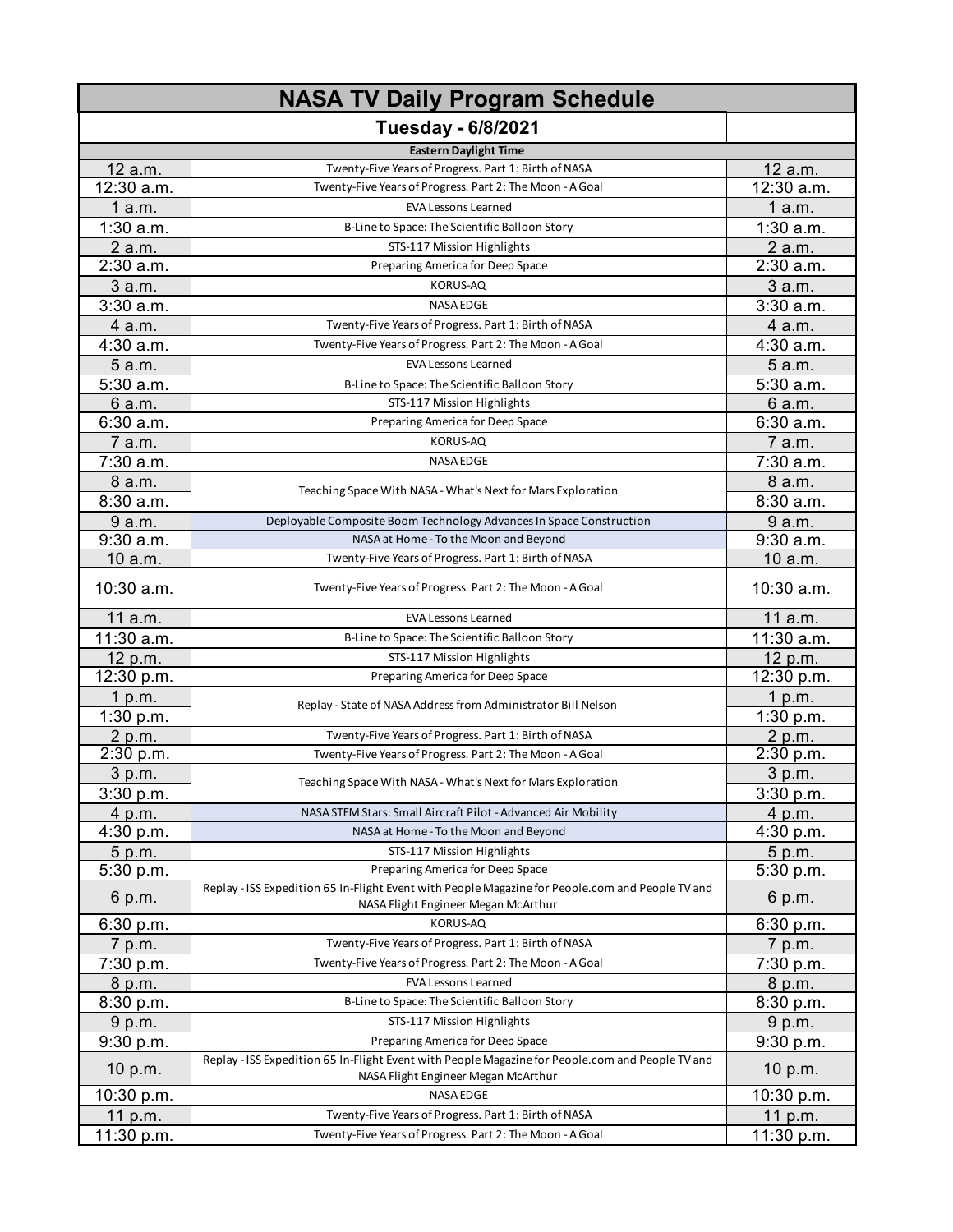| <b>NASA TV Daily Program Schedule</b> |                                                                                                                                         |              |
|---------------------------------------|-----------------------------------------------------------------------------------------------------------------------------------------|--------------|
|                                       | <b>Wednesday - 6/9/2021</b>                                                                                                             |              |
|                                       | <b>Eastern Daylight Time</b>                                                                                                            |              |
| 12 a.m.                               | Moon: Old and New                                                                                                                       | 12 a.m.      |
| 12:30 a.m.                            |                                                                                                                                         | 12:30 a.m.   |
| 1 a.m.                                | Sally Ride - A Ride to Remember I Documentary                                                                                           | 1 a.m.       |
| $1:30$ a.m.                           | <b>NASA X</b>                                                                                                                           | $1:30$ a.m.  |
| 2 a.m.                                | Preparing America for Deep Space                                                                                                        | 2 a.m.       |
| $2:30$ a.m.                           | Space Shuttle Era                                                                                                                       | $2:30$ a.m.  |
| 3 a.m.                                | Rocket Ranch Episode: Space Lullaby                                                                                                     | 3 a.m.       |
| 3:30a.m.                              |                                                                                                                                         | 3:30a.m.     |
| 4 a.m.                                | The Journeys of Apollo                                                                                                                  | 4 a.m.       |
| 4:30 a.m.                             |                                                                                                                                         | 4:30 a.m.    |
| 5 a.m.                                | Sally Ride - A Ride to Remember I Documentary                                                                                           | 5 a.m.       |
| 5:30 a.m.                             | <b>NASA X</b>                                                                                                                           | 5:30 a.m.    |
| 6 a.m.                                | Preparing America for Deep Space                                                                                                        | 6 a.m.       |
| 6:30 a.m.                             | Space Shuttle Era                                                                                                                       | 6:30a.m.     |
| 7 a.m.                                | Rocket Ranch Episode: Space Lullaby                                                                                                     | 7 a.m.       |
| 7:30 a.m.                             | Cape Canaverals Historic Hanger                                                                                                         | 7:30 a.m.    |
| 8 a.m.                                |                                                                                                                                         | 8 a.m.       |
| 8:30 a.m.                             | Teaching Space With NASA - Engineering the Deep Space Network                                                                           | 8:30 a.m.    |
| 9 a.m.                                | A Web Around Asteroid Bennu                                                                                                             | 9 a.m.       |
| 9:30 a.m.                             | NASA STEM Stars: Historian                                                                                                              | 9:30a.m.     |
| 10 a.m.                               | Moon: Old and New                                                                                                                       | 10 a.m.      |
| 10:30 a.m.                            | Automatic Collision Avoidance Technology                                                                                                | 10:30 a.m.   |
| 11 a.m.                               | <b>NASA X</b>                                                                                                                           | 11 a.m.      |
| 11:30 a.m.                            | Replay - ISS Expedition 65 In-Flight Event with People Magazine for People.com and People TV and NASA<br>Flight Engineer Megan McArthur | $11:30$ a.m. |
| 12 p.m.                               | Preparing America for Deep Space                                                                                                        | 12 p.m.      |
| 12:30 p.m.                            | Space Shuttle Era                                                                                                                       | 12:30 p.m.   |
| 1 p.m.                                | Rocket Ranch Episode: Space Lullaby                                                                                                     | 1 p.m.       |
| 1:30 p.m.                             | Cape Canaverals Historic Hanger                                                                                                         | 1:30 p.m.    |
| 2 p.m.                                | NASA Science Live: Year of Science                                                                                                      | 2 p.m.       |
| 2:30 p.m.                             |                                                                                                                                         | 2:30 p.m.    |
| 3 p.m.                                | Teaching Space With NASA - Engineering the Deep Space Network                                                                           | 3 p.m.       |
| 3:30 p.m.                             |                                                                                                                                         | 3:30 p.m.    |
| 4 p.m.                                | A Web Around Asteroid Bennu                                                                                                             | 4 p.m.       |
| 4:30 p.m.                             | NASA STEM Stars: Historian                                                                                                              | 4:30 p.m.    |
| 5 p.m.                                | Preparing America for Deep Space                                                                                                        | 5 p.m.       |
| 5:30 p.m.                             | Replay - ISS Expedition 65 In-Flight Event with People Magazine for People.com and People TV and NASA<br>Flight Engineer Megan McArthur | 5:30 p.m.    |
| 6 p.m.                                | Rocket Ranch Episode: Space Lullaby                                                                                                     | 6 p.m.       |
| 6:30 p.m.                             | The Journeys of Apollo                                                                                                                  | 6:30 p.m.    |
| 7 p.m.                                |                                                                                                                                         | 7 p.m.       |
| 7:30 p.m.                             | Sally Ride - A Ride to Remember I Documentary                                                                                           | 7:30 p.m.    |
| 8 p.m.                                |                                                                                                                                         | 8 p.m.       |
| 8:30 p.m.                             | Replay - ISS Expedition 65 In-Flight Event with People Magazine for People.com and People TV and NASA<br>Flight Engineer Megan McArthur | 8:30 p.m.    |
| 9 p.m.                                | Preparing America for Deep Space                                                                                                        | 9 p.m.       |
| 9:30 p.m.                             | Space Shuttle Era                                                                                                                       | 9:30 p.m.    |
| 10 p.m.                               | Rocket Ranch Episode: Space Lullaby                                                                                                     | 10 p.m.      |
| 10:30 p.m.                            | Cape Canaverals Historic Hanger                                                                                                         | 10:30 p.m.   |
| 11 p.m.                               | <b>NASA X</b>                                                                                                                           | 11 p.m.      |
| 11:30 p.m.                            | Way Station to Space: The History of Stennis Space Center                                                                               | 11:30 p.m.   |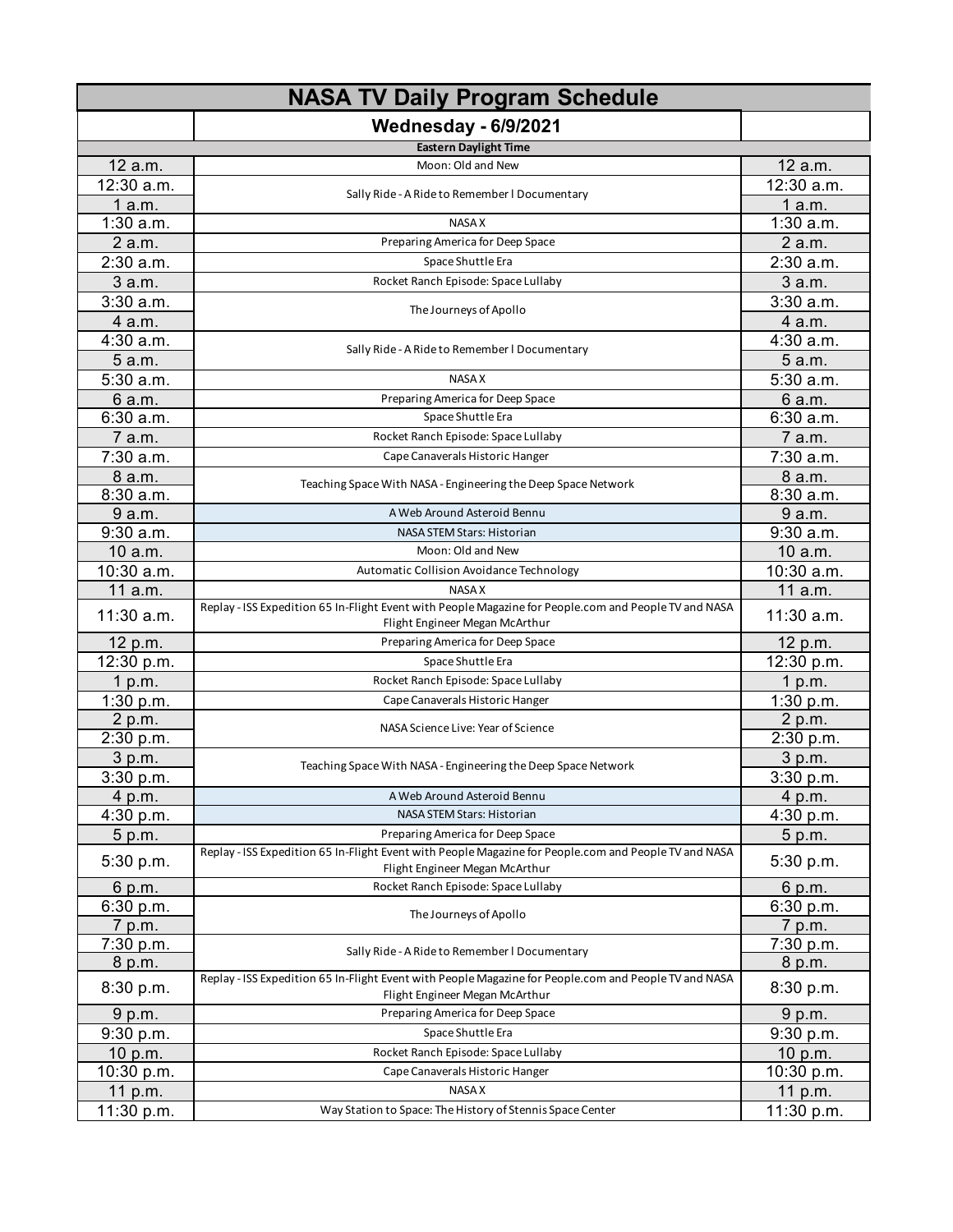| <b>NASA TV Daily Program Schedule</b> |                                                                                                                                               |                       |
|---------------------------------------|-----------------------------------------------------------------------------------------------------------------------------------------------|-----------------------|
|                                       | <b>Thursday - 6/10/2021</b>                                                                                                                   |                       |
|                                       | <b>Eastern Daylight Time</b>                                                                                                                  |                       |
| 12 a.m.                               | Planet Mars: 1979                                                                                                                             | 12 a.m.               |
| 12:30 a.m.                            | Friendship 7                                                                                                                                  | 12:30 a.m.            |
| 1a.m.                                 |                                                                                                                                               | 1a.m.                 |
| 1:30 a.m.                             |                                                                                                                                               | 1:30 a.m.             |
| 2 a.m.                                | NASA's Incredible Discovery Machine: The Story of the Hubble Space Telescope                                                                  | 2 a.m.                |
| 2:30 a.m.                             | <b>NASA Explorers</b>                                                                                                                         | 2:30 a.m.             |
| 3 a.m.                                | NASA EDGE@ Home with SPLICE                                                                                                                   | 3 a.m.                |
| 3:30a.m.                              | ISS Benefits for Humanity                                                                                                                     | $3:30$ a.m.           |
| 4 a.m.                                | Planet Mars: 1979                                                                                                                             | 4 a.m.                |
| 4:30 a.m.                             |                                                                                                                                               | 4:30 a.m.             |
| 5 a.m.                                | Friendship 7                                                                                                                                  | 5 a.m.                |
| 5:30 a.m.                             | NASA's Incredible Discovery Machine: The Story of the Hubble Space Telescope                                                                  | 5:30 a.m.             |
| 6 a.m.                                |                                                                                                                                               | 6 a.m.                |
| 6:30 a.m.                             | <b>NASA Explorers</b>                                                                                                                         | 6:30 a.m.             |
| 7 a.m.                                | NASA EDGE@ Home with SPLICE                                                                                                                   | 7 a.m.                |
| 7:30 a.m.                             | ISS Expedition 65 In-Flight Event for the Japanese Aerospace Exploration Agency with Students and ISS<br><b>Commander Aki Hoshide of JAXA</b> | 7:30 a.m.             |
| 8 a.m.                                | Teaching Space With NASA - Introducing the Perseverance Mars Rover                                                                            | 8 a.m.                |
| 8:30 a.m.                             |                                                                                                                                               | 8:30 a.m.             |
| 9 a.m.                                | Langley Aeronautics Research Directorate Highlights                                                                                           | 9 a.m.                |
| 9:30 a.m.                             | NASA STEM Stars: ISS Lab 101 - How to Manage Schedules, Hardware, and Supplies                                                                | 9:30 a.m.             |
| 10a.m.                                | Planet Mars: 1979                                                                                                                             | 10 a.m.               |
| 10:30 a.m.                            | Friendship 7                                                                                                                                  | 10:30 a.m.            |
| 11 a.m.                               |                                                                                                                                               | 11 a.m.               |
| 11:30 a.m.                            | NASA's Incredible Discovery Machine: The Story of the Hubble Space Telescope                                                                  | 11:30 a.m.            |
| 12 p.m.                               |                                                                                                                                               | 12 p.m.               |
| 12:30 p.m.                            | <b>NASA Explorers</b>                                                                                                                         | 12:30 p.m.            |
| 1 p.m.                                | NASA EDGE@ Home with SPLICE                                                                                                                   | 1 p.m.                |
| 1:30 p.m.                             | ISS Benefits for Humanity                                                                                                                     | $1:30$ p.m.           |
| 2 p.m.<br>2:30 p.m.                   | Planet Mars: 1979<br><b>NASA X</b>                                                                                                            | 2 p.m.<br>$2:30$ p.m. |
| 3 p.m.                                |                                                                                                                                               | 3 p.m.                |
| 3:30 p.m.                             | Teaching Space With NASA - Introducing the Perseverance Mars Rover                                                                            | 3:30 p.m.             |
| 4 p.m.                                | Langley Aeronautics Research Directorate Highlights                                                                                           | 4 p.m.                |
| 4:30 p.m.                             | NASA STEM Stars: ISS Lab 101 - How to Manage Schedules, Hardware, and Supplies                                                                | 4:30 p.m.             |
| 5 p.m.                                |                                                                                                                                               | 5 p.m.                |
| 5:30 p.m.                             | Replay - State of NASA Address from Administrator Bill Nelson                                                                                 | 5:30 p.m.             |
| 6 p.m.                                | NASA EDGE@ Home with SPLICE                                                                                                                   | 6 p.m.                |
| 6:30 p.m.                             | ISS Benefits for Humanity                                                                                                                     | 6:30 p.m.             |
| 7 p.m.                                | Planet Mars: 1979                                                                                                                             | 7 p.m.                |
| 7:30 p.m.                             |                                                                                                                                               | 7:30 p.m.             |
| 8 p.m.                                | Friendship 7                                                                                                                                  | 8 p.m.                |
| 8:30 p.m.                             |                                                                                                                                               | 8:30 p.m.             |
| 9 p.m.                                | NASA's Incredible Discovery Machine: The Story of the Hubble Space Telescope                                                                  | 9 p.m.                |
| 9:30 p.m.                             | <b>NASA Explorers</b>                                                                                                                         | 9:30 p.m.             |
| 10 $p.m.$                             | NASA EDGE@ Home with SPLICE                                                                                                                   | 10 p.m.               |
| 10:30 p.m.                            | ISS Benefits for Humanity                                                                                                                     | 10:30 p.m.            |
| 11 p.m.                               | Planet Mars: 1979                                                                                                                             | 11 p.m.               |
| 11:30 p.m.                            | NASA X                                                                                                                                        | 11:30 p.m.            |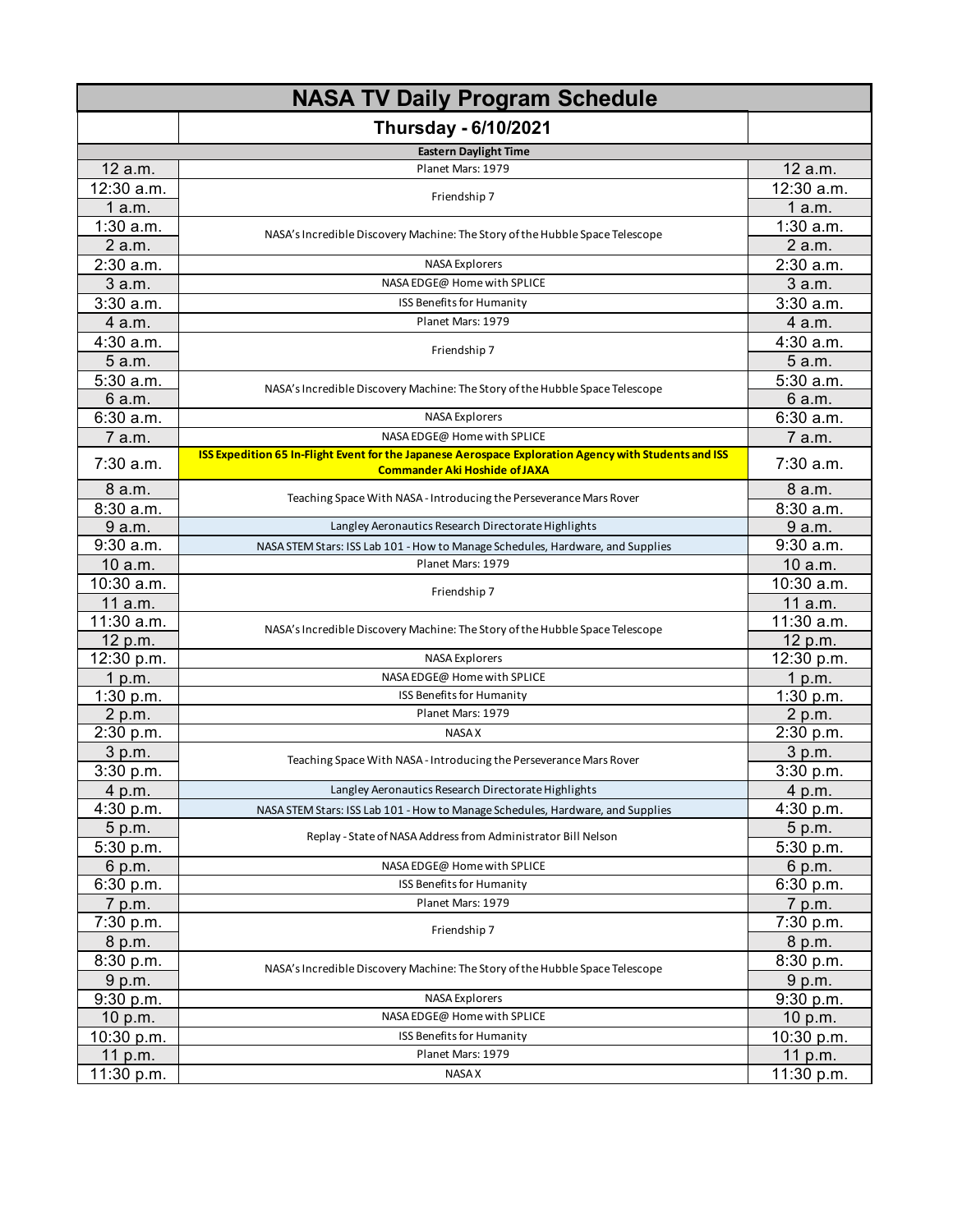| <b>NASA TV Daily Program Schedule</b> |                                                                                                                                                 |              |
|---------------------------------------|-------------------------------------------------------------------------------------------------------------------------------------------------|--------------|
|                                       | Friday - 6/11/2021                                                                                                                              |              |
|                                       | <b>Eastern Daylight Time</b>                                                                                                                    |              |
| 12 a.m.                               | Apollo 13: Home Safe                                                                                                                            | 12 a.m.      |
| 12:30 a.m.                            | The Knowledge Bank (1971)                                                                                                                       | 12:30 a.m.   |
| 1 a.m.                                |                                                                                                                                                 | 1 a.m.       |
| $1:30$ a.m.                           | Becoming a NASA Engineer                                                                                                                        | $1:30$ a.m.  |
| 2 a.m.                                | <b>NASAX</b>                                                                                                                                    | 2 a.m.       |
| 2:30 a.m.                             | Preparing America for Deep Space                                                                                                                | 2:30 a.m.    |
| 3 a.m.                                |                                                                                                                                                 | 3 a.m.       |
| $3:30$ a.m.                           | The Journeys of Apollo                                                                                                                          | $3:30$ a.m.  |
| 4 a.m.                                | Apollo 13: Home Safe                                                                                                                            | 4 a.m.       |
| 4:30 a.m.                             | The Knowledge Bank (1971)                                                                                                                       | 4:30 a.m.    |
| 5 a.m.                                |                                                                                                                                                 | 5 a.m.       |
| 5:30 a.m.                             | Becoming a NASA Engineer                                                                                                                        | 5:30 a.m.    |
| 6 a.m.                                | <b>NASAX</b>                                                                                                                                    | 6 a.m.       |
| 6:30a.m.                              | Preparing America for Deep Space                                                                                                                | 6:30a.m.     |
| 7 a.m.                                |                                                                                                                                                 | 7 a.m.       |
| 7:30 a.m.                             | The Journeys of Apollo                                                                                                                          | 7:30 a.m.    |
| 8 a.m.                                |                                                                                                                                                 | 8 a.m.       |
| 8:30a.m.                              | Teaching Space With NASA - Engineering the Perseverance Mars Rover                                                                              | 8:30 a.m.    |
| 9 a.m.                                | Let's Fly with Advanced Air Mobility                                                                                                            | 9 a.m.       |
| 9:30 a.m.                             | NASA STEM Stars: Aerospace Engineer                                                                                                             | 9:30 a.m.    |
| 10 a.m.                               |                                                                                                                                                 | 10 a.m.      |
| 10:30 a.m.                            | Becoming a NASA Engineer                                                                                                                        | 10:30 a.m.   |
| 11 a.m.                               | <b>SpaceCast Weekly</b>                                                                                                                         | 11 a.m.      |
| 11:30 a.m.                            | <b>NASA X</b>                                                                                                                                   | $11:30$ a.m. |
| 12 p.m.                               | Replay - State of NASA Address from Administrator Bill Nelson                                                                                   | 12 p.m.      |
| 12:30 p.m.                            |                                                                                                                                                 | 12:30 p.m.   |
| 1 p.m.                                | NASA Science Live: Year of Science                                                                                                              | 1 p.m.       |
| 1:30 p.m.                             |                                                                                                                                                 | 1:30 p.m.    |
| 2 p.m.                                | Replay - ISS Expedition 65 In-Flight Event for the Japanese Aerospace Exploration Agency with Students<br>and ISS Commander Aki Hoshide of JAXA | 2 p.m.       |
| 2:30 p.m.                             | The Knowledge Bank (1971)                                                                                                                       | 2:30 p.m.    |
| 3 p.m.                                | Teaching Space With NASA - Engineering the Perseverance Mars Rover                                                                              | 3 p.m.       |
| $3:30$ p.m.                           |                                                                                                                                                 | 3:30 p.m.    |
| 4 p.m.                                | Let's Fly with Advanced Air Mobility                                                                                                            | 4 p.m.       |
| 4:30 p.m.                             | NASA STEM Stars: Aerospace Engineer                                                                                                             | 4:30 p.m.    |
| 5 p.m.                                | <b>NASAX</b>                                                                                                                                    | 5 p.m.       |
| 5:30 p.m.                             | Preparing America for Deep Space                                                                                                                | 5:30 p.m.    |
| 6 p.m.                                | The Journeys of Apollo                                                                                                                          | 6 p.m.       |
| 6:30 p.m.                             |                                                                                                                                                 | 6:30 p.m.    |
| 7 p.m.                                | Replay - ISS Expedition 65 In-Flight Event for the Japanese Aerospace Exploration Agency with Students<br>and ISS Commander Aki Hoshide of JAXA | 7 p.m.       |
| 7:30 p.m.                             | The Knowledge Bank (1971)                                                                                                                       | 7:30 p.m.    |
| 8 p.m.                                |                                                                                                                                                 | 8 p.m.       |
| 8:30 p.m.                             | Becoming a NASA Engineer                                                                                                                        | 8:30 p.m.    |
| 9 p.m.                                | <b>NASA X</b>                                                                                                                                   | 9 p.m.       |
| 9:30 p.m.                             | Preparing America for Deep Space                                                                                                                | 9:30 p.m.    |
| 10 p.m.                               |                                                                                                                                                 | 10 p.m.      |
| 10:30 p.m.                            | The Journeys of Apollo                                                                                                                          | 10:30 p.m.   |
| 11 p.m.                               | Replay - ISS Expedition 65 In-Flight Event for the Japanese Aerospace Exploration Agency with Students<br>and ISS Commander Aki Hoshide of JAXA | 11 p.m.      |
| 11:30 p.m.                            | The Knowledge Bank (1971)                                                                                                                       | 11:30 p.m.   |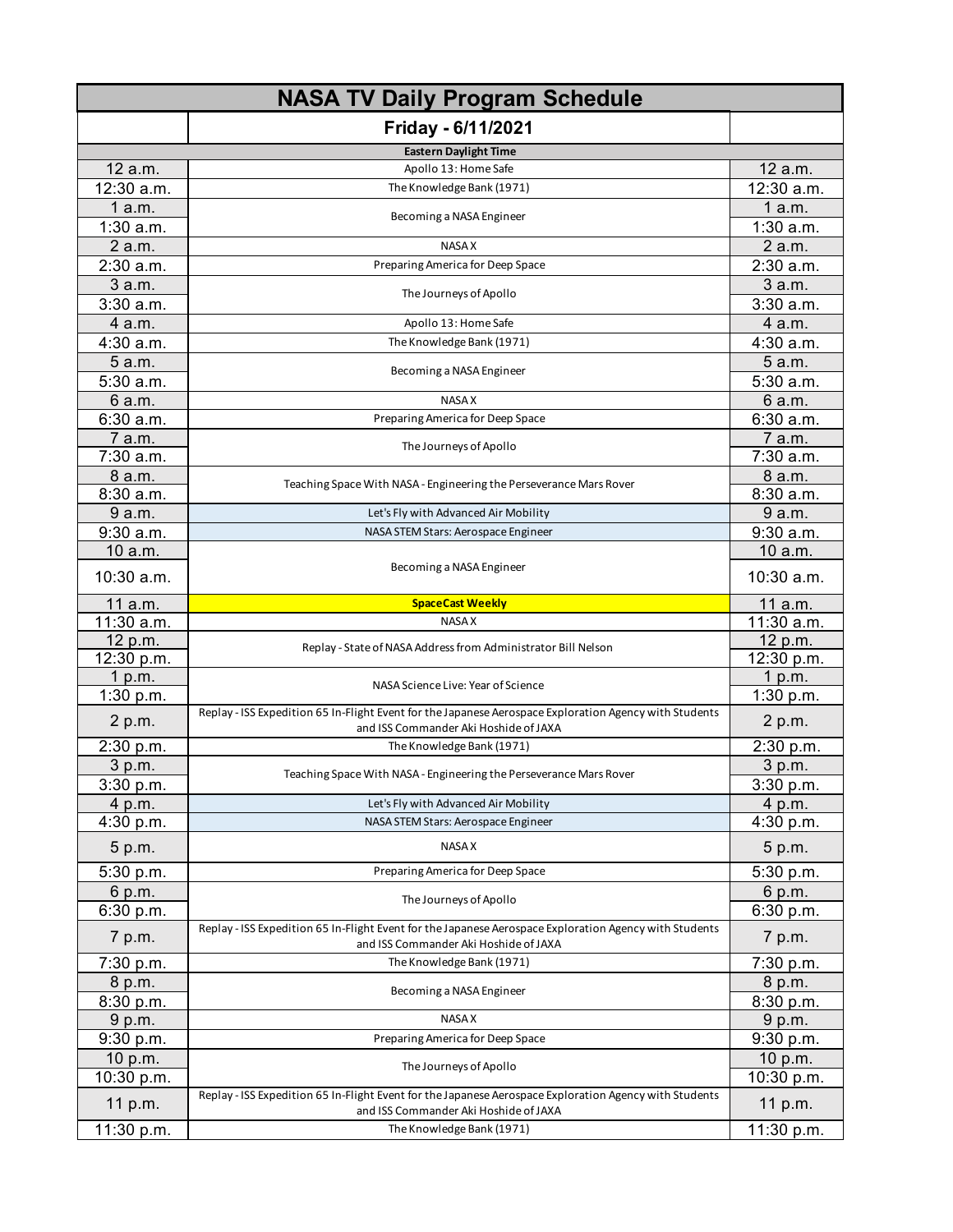| <b>NASA TV Daily Program Schedule</b> |                                     |                       |
|---------------------------------------|-------------------------------------|-----------------------|
|                                       | <b>Saturday - 6/12/2021</b>         |                       |
|                                       | <b>Eastern Daylight Time</b>        |                       |
| 12 a.m.                               | Moon: Old and New                   | 12 a.m.               |
| 12:30 a.m.                            |                                     | $12:30$ a.m.          |
| 1 a.m.                                | Friendship 7                        | 1a.m.                 |
| $1:30$ a.m.                           | Suit Up                             | $1:30$ a.m.           |
| 2 a.m.                                | The Time of Apollo                  | 2 a.m.                |
| 2:30 a.m.                             | <b>Bridge to Space</b>              | $2:30$ a.m.           |
| 3 a.m.                                | America in Space - The First Decade | 3 a.m.                |
| 3:30a.m.                              | 300 Feet to the Moon                | $3:30$ a.m.           |
| 4 a.m.                                | Moon: Old and New                   | 4 a.m.                |
| 4:30 a.m.                             |                                     | 4:30 a.m.             |
| 5 a.m.                                | The Journeys of Apollo              | 5 a.m.                |
| $5:30$ a.m.                           | Suit Up                             | 5:30 a.m.             |
| 6 a.m.                                | The Time of Apollo                  | 6 a.m.                |
| 6:30a.m.                              | <b>Bridge to Space</b>              | 6:30 a.m.             |
| 7 a.m.                                | America in Space - The First Decade | 7 a.m.                |
| 7:30 a.m.                             | 300 Feet to the Moon                | 7:30 a.m.             |
| 8 a.m.                                | SpaceCast Weekly                    | 8 a.m.                |
| 8:30 a.m.                             |                                     | 8:30 a.m.             |
| 9 a.m.                                | The Journeys of Apollo              | 9 a.m.                |
| 9:30 a.m.                             | Suit Up                             | 9:30 a.m.             |
| 10 a.m.                               | The Time of Apollo                  | 10 a.m.               |
| 10:30 a.m.                            | <b>Bridge to Space</b>              | 10:30 a.m.            |
| 11 a.m.                               | America in Space - The First Decade | 11 a.m.               |
| 11:30 a.m.                            | 300 Feet to the Moon                | 11:30 a.m.            |
| 12 p.m.                               | Moon: Old and New                   | 12 p.m.               |
| 12:30 p.m.                            | The Journeys of Apollo              | 12:30 p.m.            |
| 1 p.m.                                |                                     | 1 p.m.                |
| 1:30 p.m.                             | Suit Up                             | 1:30 p.m.             |
| 2 p.m.                                | The Time of Apollo                  | 2 p.m.                |
| 2:30 p.m.                             | <b>Bridge to Space</b>              | 2:30 p.m.             |
| 3 p.m.                                | America in Space - The First Decade | 3 p.m.                |
| 3:30 p.m.                             | 300 Feet to the Moon                | 3:30 p.m.             |
| 4 p.m.                                | SpaceCast Weekly                    | 4 p.m.                |
| 4:30 p.m.                             | The Journeys of Apollo              | 4:30 p.m.             |
| 5 p.m.                                |                                     | 5 p.m.                |
| 5:30 p.m.                             | Suit Up                             | 5:30 p.m.             |
| 6 p.m.                                | The Time of Apollo                  | 6 p.m.                |
| 6:30 p.m.                             | <b>Bridge to Space</b>              | 6:30 p.m.             |
| 7 p.m.                                | America in Space - The First Decade | 7 p.m.                |
| 7:30 p.m.                             | 300 Feet to the Moon                | 7:30 p.m.             |
| 8 p.m.                                | Moon: Old and New                   | 8 p.m.                |
| 8:30 p.m.                             | The Journeys of Apollo              | 8:30 p.m.             |
| 9 p.m.                                |                                     | 9 p.m.                |
| 9:30 p.m.                             | Suit Up<br>The Time of Apollo       | 9:30 p.m.             |
| 10 p.m.<br>10:30 p.m.                 | <b>Bridge to Space</b>              | 10 p.m.<br>10:30 p.m. |
| 11 p.m.                               | America in Space - The First Decade | 11 p.m.               |
| 11:30 p.m.                            | 300 Feet to the Moon                | 11:30 p.m.            |
|                                       |                                     |                       |